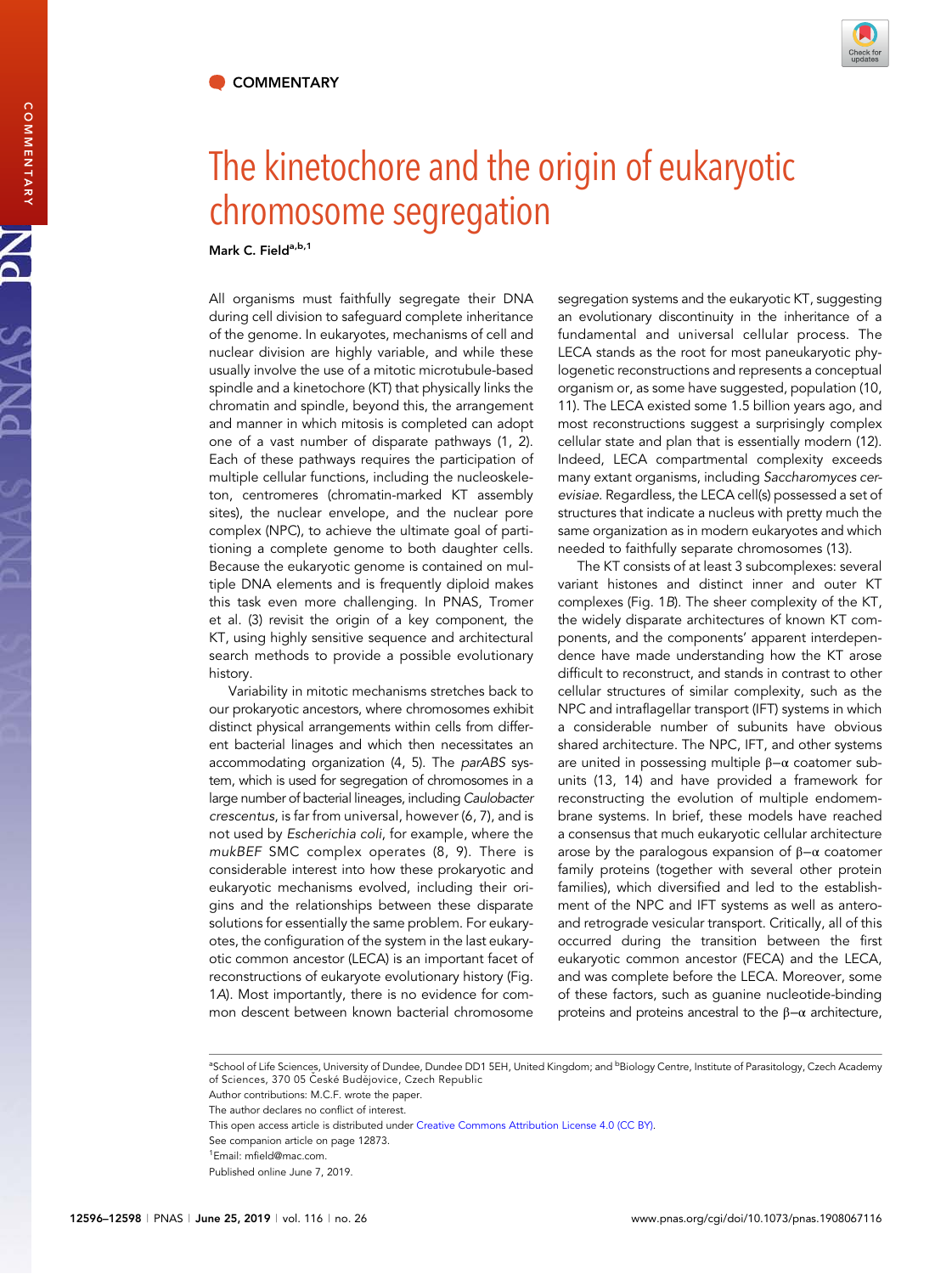

Fig. 1. Evolution and origin of the KT. (A) Overview of the evolution of life on Earth, with emphasis on relationships between eukaryotes and prokaryotes. The origin of life on earth (OoL) is placed at about 3.5 billion years ago (bya). LUCA, last universal common ancestor. Red indicates Archaebacterial lineages, including that which led to the eukaryotes. FECA, by consensus, represents the final branching from the archaeal linage leading to eukaryotes; evidence indicates that this lineage resides within the "TACK/Asgard" clade. Eubacteria are shown in teal and, at some point post-FECA, donated the mitochondrion to transitional eukaryotes via endosymbiosis. Blue designates transitional eukaryotes that led up to the LECA, which itself is the progenitor for the eukaryotic radiation and establishment of the modern recognized supergroups (see ref. 13 for more detailed discussion). (B) Simplified structure of the modern KT, which consists of at least 52 distinct proteins. The inner KT complex associates with variant histone marks that define the centromere and also recruit outer KT proteins. The outer KT, in turn, interacts with the spindle. (C) One of several routes for the evolution of the present KT, in part based on Tromer et al. (3). Early in the process of eukaryogenesis, a specific region of chromatin is marked by a histone H3 variant and likely other factors. Recruitment of several proteins to this mark, which incorporate proteins bearing both domains shared with other cellular functions as well as apparent unique architectures, provides an inner KT and may have been functional for chromosomal segregation. Recruitment or duplication of inner KT proteins provides the basis for the outer KT (and possibly transfer of the chromosomal anchor). Final expansion of the KT by further duplications, and integration with kinases for coordinate regulation of assembly and function, bring the KT to its modern form. Small curled arrows indicate paralog expansions.

may have been present in the Asgard archaea (15), considered by some as the nearest prokaryotic ancestors to the eukaryotic lineage. While the status of Asgardian genomes, which are based solely on metagenomic analysis at present, has become somewhat controversial of late, such a pathway is probably the most parsimonious interpretation of the origins of the FECA (16–18). Regardless of these events, several cellular systems, including the KT, do not obviously fit within this schema and, consequently, KT origins have been cryptic.

In PNAS, Tromer et al. (3) suggest a complex mosaic origin for the KT and posit connections with several additional cellular systems. The authors used methods that are highly sensitive for the detection of even distant relationships and which included identification of possible common protein folds that are frequently more conserved than sequence alone. Perhaps most significant is that these data suggest a mechanism by which the KT became so complex. The authors also establish that a modern KT was present in the LECA and thus must have arisen during the transition between the FECA and the LECA (Fig. 1C).

The KT reconstruction in Tromer et al. (3) leads to a complex containing at least 52 distinct proteins. The KT contains a cohort of proteins with relationships to other eukaryotic protein families; for example, the RWD-like family is related to E2 ubiquitin ligases as well as 5 variant histones that provide the link between the KT and chromatin. For the former family, there are potential links to the mediator complex, and several subdomains may also have a structural relationship with coatomer and TATA box-binding proteins (albeit rather limited in scope), providing links to vesicular transport and transcriptional systems. Further, there are a number of HORMA domain proteins, including the Mad2 and p31 KT

components; significantly, the HORMA domain is also present in the Archaea, not only providing a prokaryotic component to the KT but also, as the HORMA KT components are monophyletic, indicating expansion of a single archaeal HORMA domaincontaining gene that gives rise to the entire KT HORMA complement. Such paralog expansions are also clear for the RWD proteins and histones and provide a mechanism for generating over half of the LECA KT protein complement. One further family of proteins, the calponin homology proteins Ndc80 and Nuf2 (important in microtubule interactions), are likely eukaryotic specific, while a final group of proteins, including CenpK, CenpH, and Shugosin, have no obvious homology to other sequences in the databases (although, of course, they must have some ancestor and are perhaps also as likely to have simply diverged beyond the point of recognition). Overall, Tromer et al. (3) suggest that the KT has been assembled from a mixture of ancient, prokaryotic progenitors, with possible components from other nascent eukaryotic cellular systems, together with the presence of highly divergent or unique proteins, and is all tied together and integrated by the inevitable cohort of kinases, including the central mitotic regulator Aurora kinase.

A complement of 52 proteins means that, in terms of subunit diversity, the KT rivals the NPC and IFT systems, which also achieved their present state in the FECA-to-LECA transition and likely derived, at least in part, from Archaeal ancestral genes. Hence, the KT and other cellular systems conform to a similar overall mechanism of evolutionary origin, with paralog expansions and neofunctionalization providing much of the increased complexity. The KT does stand out from these other complexes in the